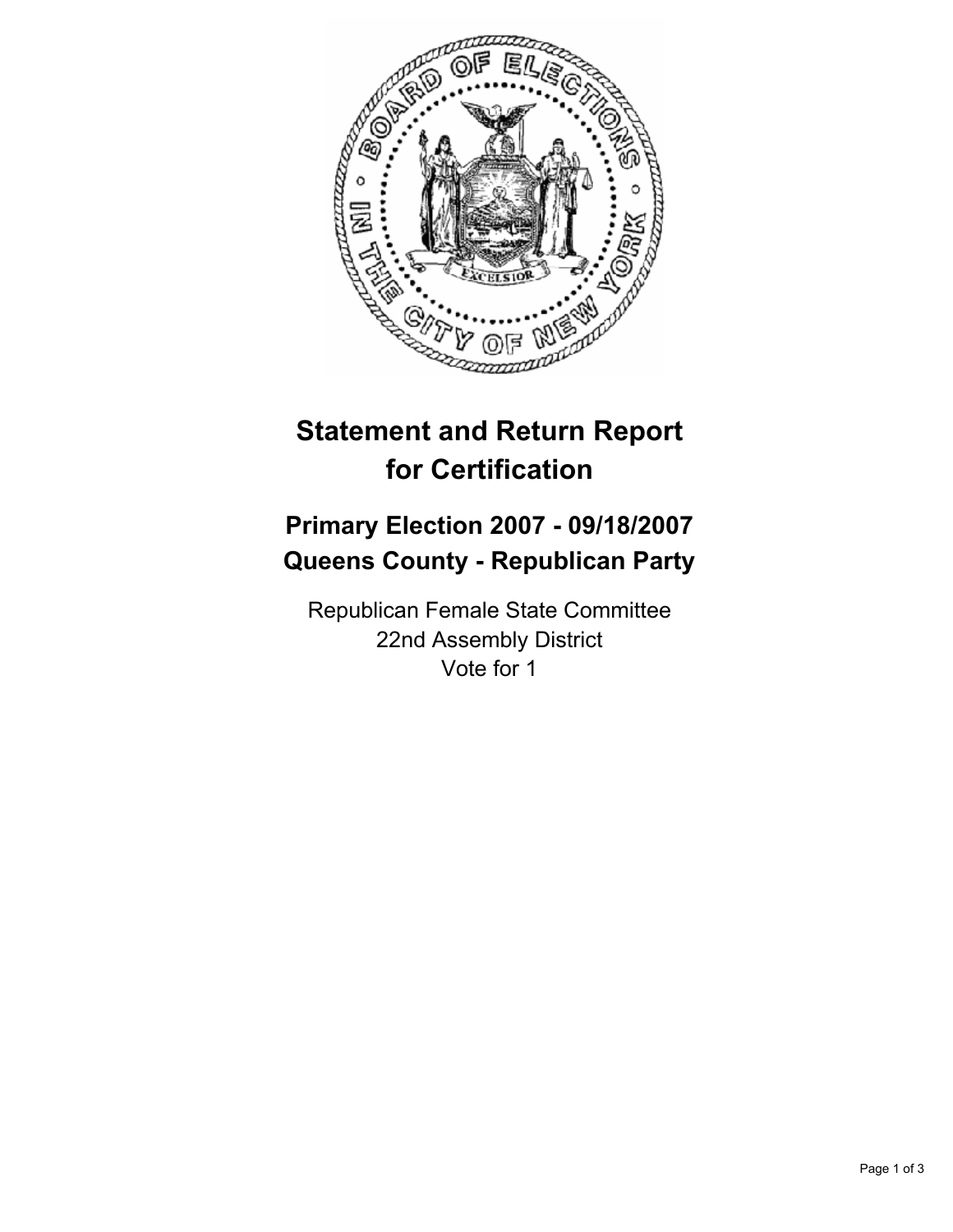

## **Assembly District 22**

| <b>Total Votes</b> | 567 |
|--------------------|-----|
| <b>MEILIN TAN</b>  | 354 |
| JANET L MALONE     | 213 |
| AFFIDAVIT          | ◠   |
| ABSENTEE/MILITARY  | 75  |
| <b>EMERGENCY</b>   |     |